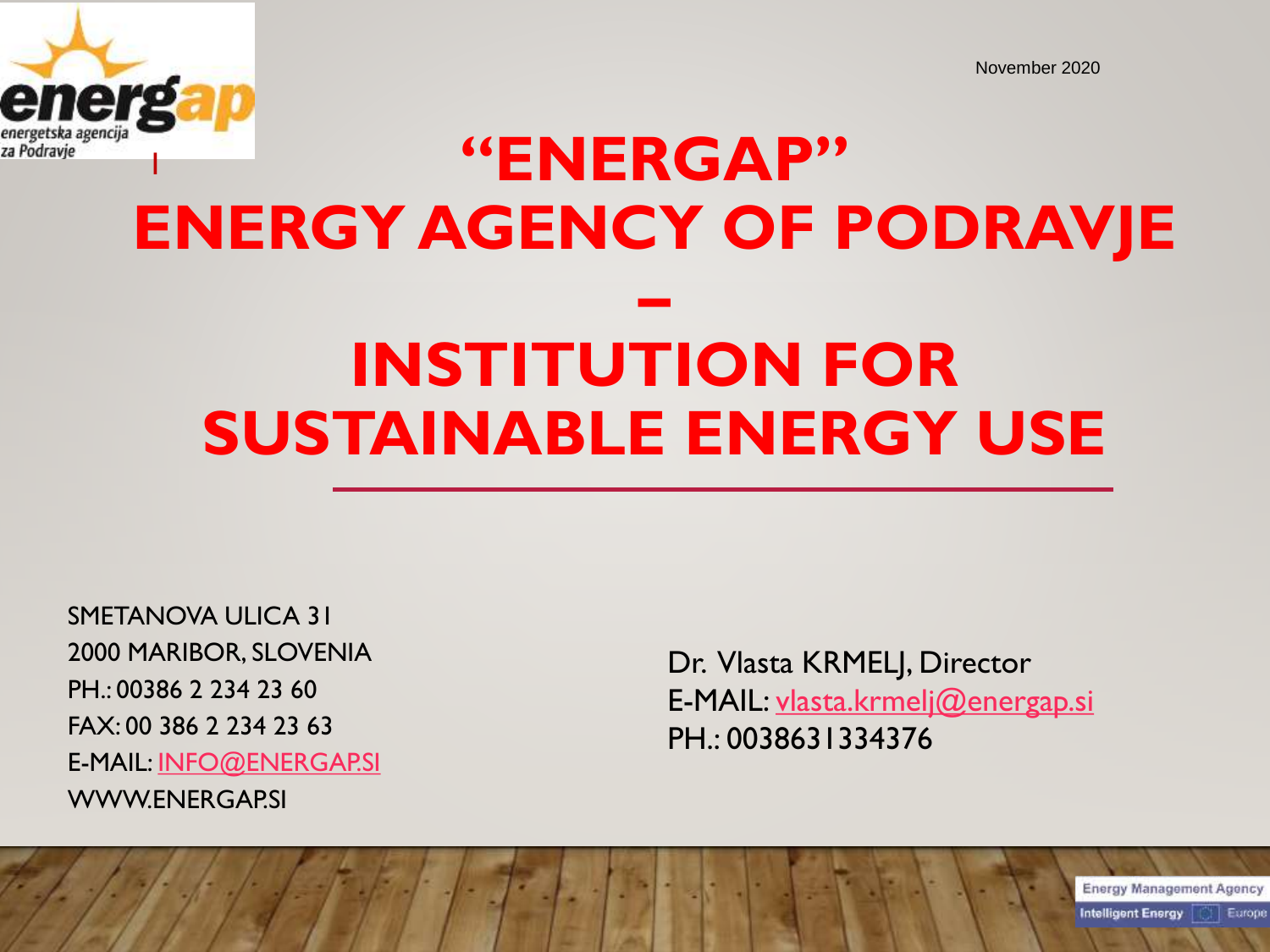Europe

#### <sup>2</sup> *WORKING IN MARIBOR REGION* energetska agencija<br>za Podravje

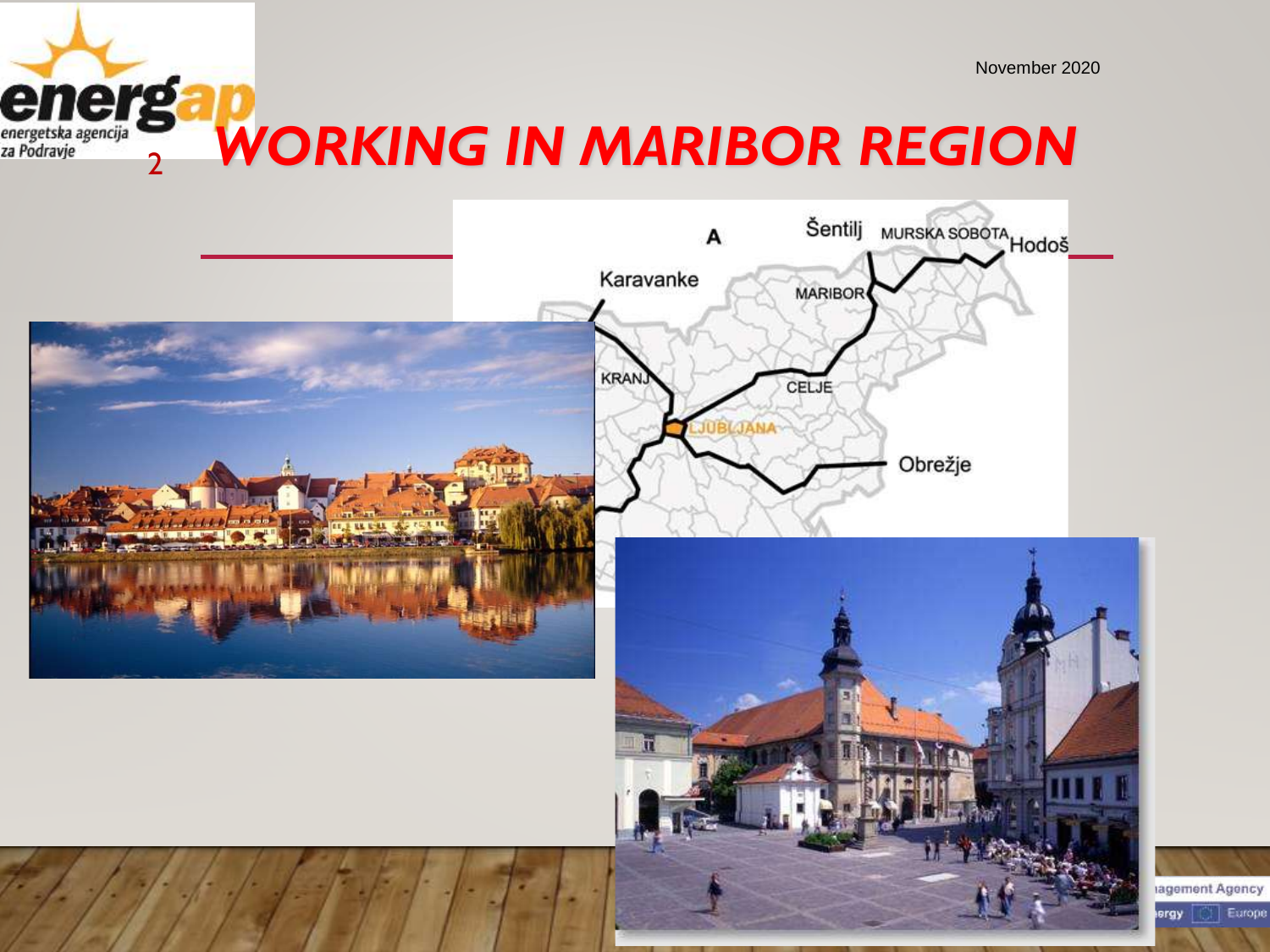

#### **REGIONAL CENTRE OF KNOWLEDGE AND IDEASTO IMPLEMENT SUSTAINABLE ENERGY PROJECTS**

- Strategical planning for sustainable energy development in public and private sector, action plans preparation for RES, EE, buildings, mobility,..
- Support in the implementation of energy action plans, monitoring of achievements and progress
- Expert for financing resources and mechanisms for investments in energy projects
- Cooperation in EU and international projects to share ideas, knowledge, best practices, implement projects, find financial resources
- Raising awareness on energy efficiency, renewable energy sources and sustainable mobility issues

**Energy Management Agency**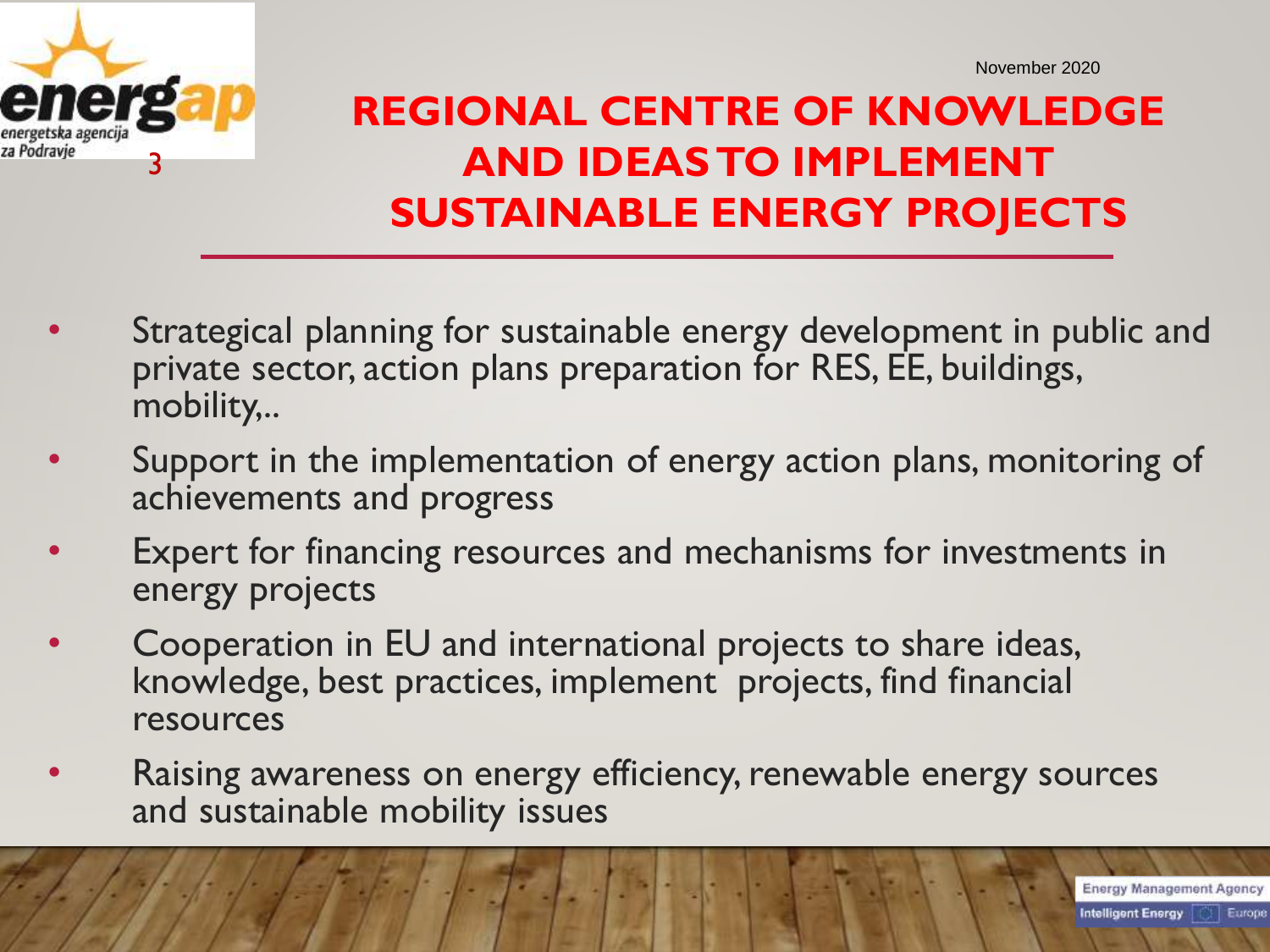

# **SOLVING THE ENERGY PROBLEMS**

- Reduce the impact on climate changes
- Introduce energy management
- Rational use of energy
- Use of renewable energy sources





**Energy Management Agency** Europe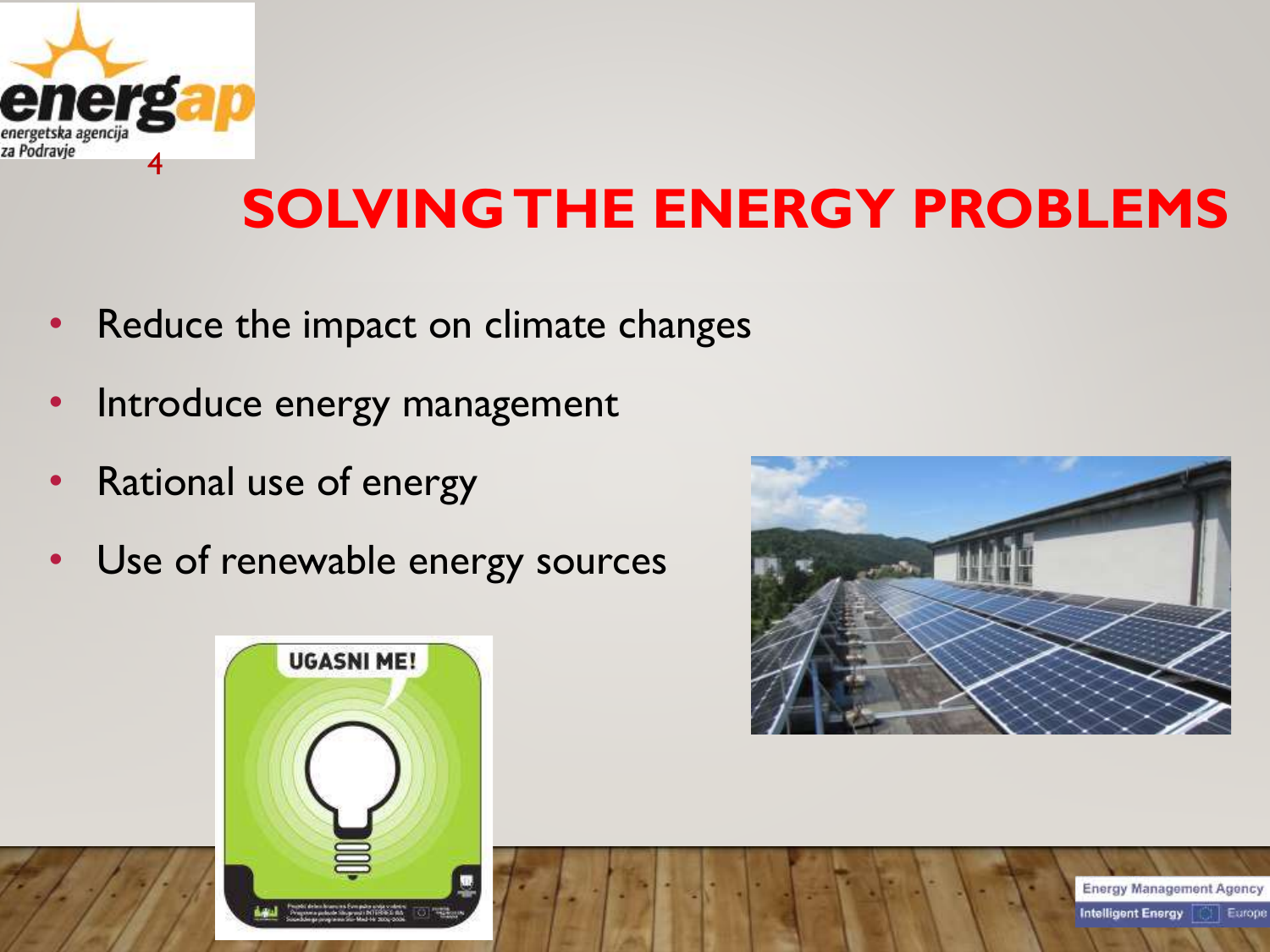

# **ENERGY EFFICIENCY**

• Long-distance central energy management in around 300 public buildings

**Baltimal interpriskl man** 

78 Hoja zgosla

**M** Hou grabe

**Simulpate** M Hos ip whe

L Anima - ponočke

T2 feardro parties

T Listown range L'y Pogodbene taziner

**IL Southba unos** 

**4 Photograph** th imagests Mikke crafts

 $E$  falm - Frederik - Forsche

**Neiday** 

**M. Angles** 

• Energy audits and certifications

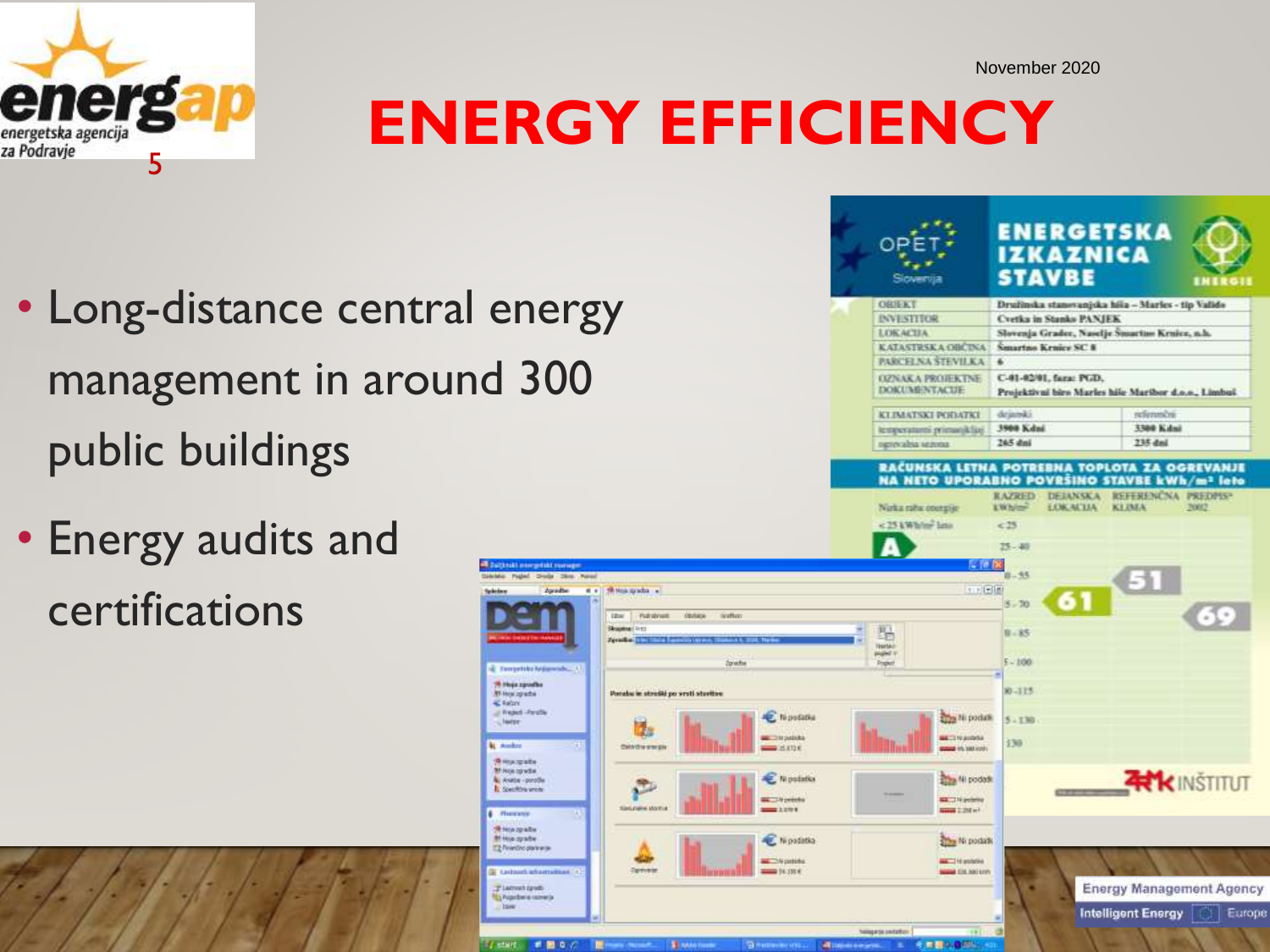

## **ENERGY EFFICIENCY IN PUBLIC LIGHTING**



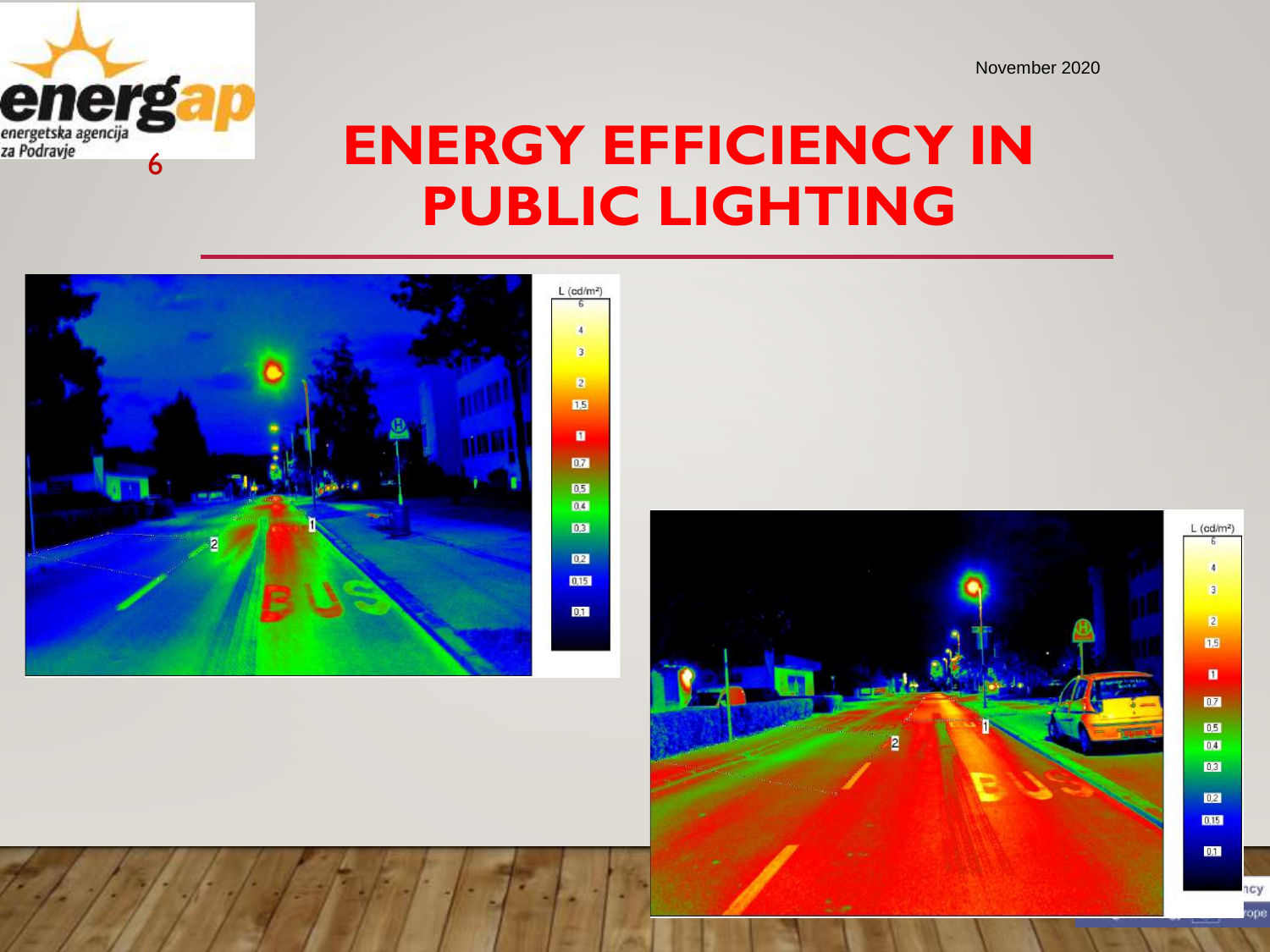

### RENEWABLES November 2020







Europe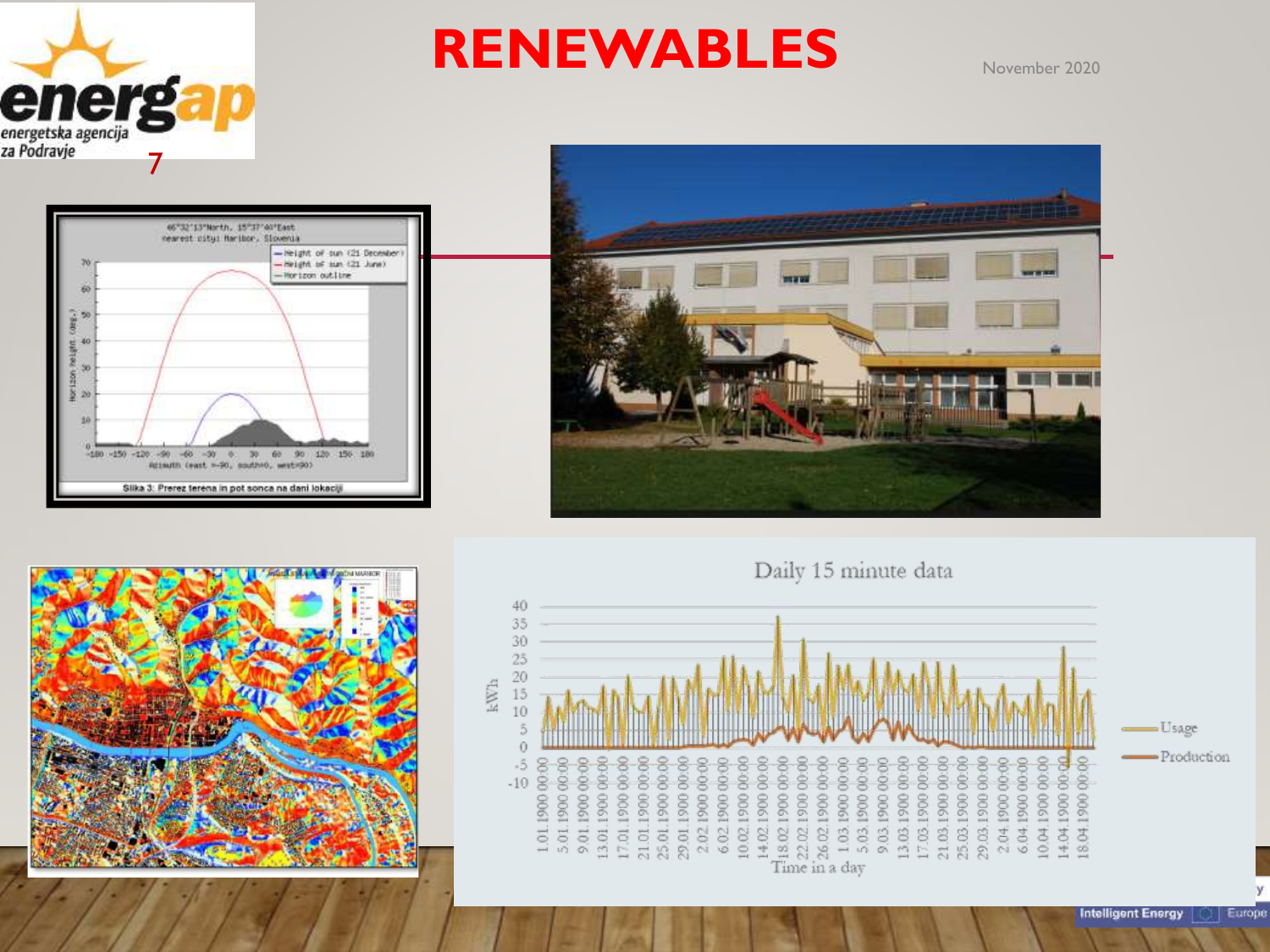

# **FINANCING**

• Subsidies and grants – national and EU

level

- Public private partnerships
- Energy performance contracting
- Energy communities
- Crowdfunding



**Energy Management Agency Intelligent Energy** Europe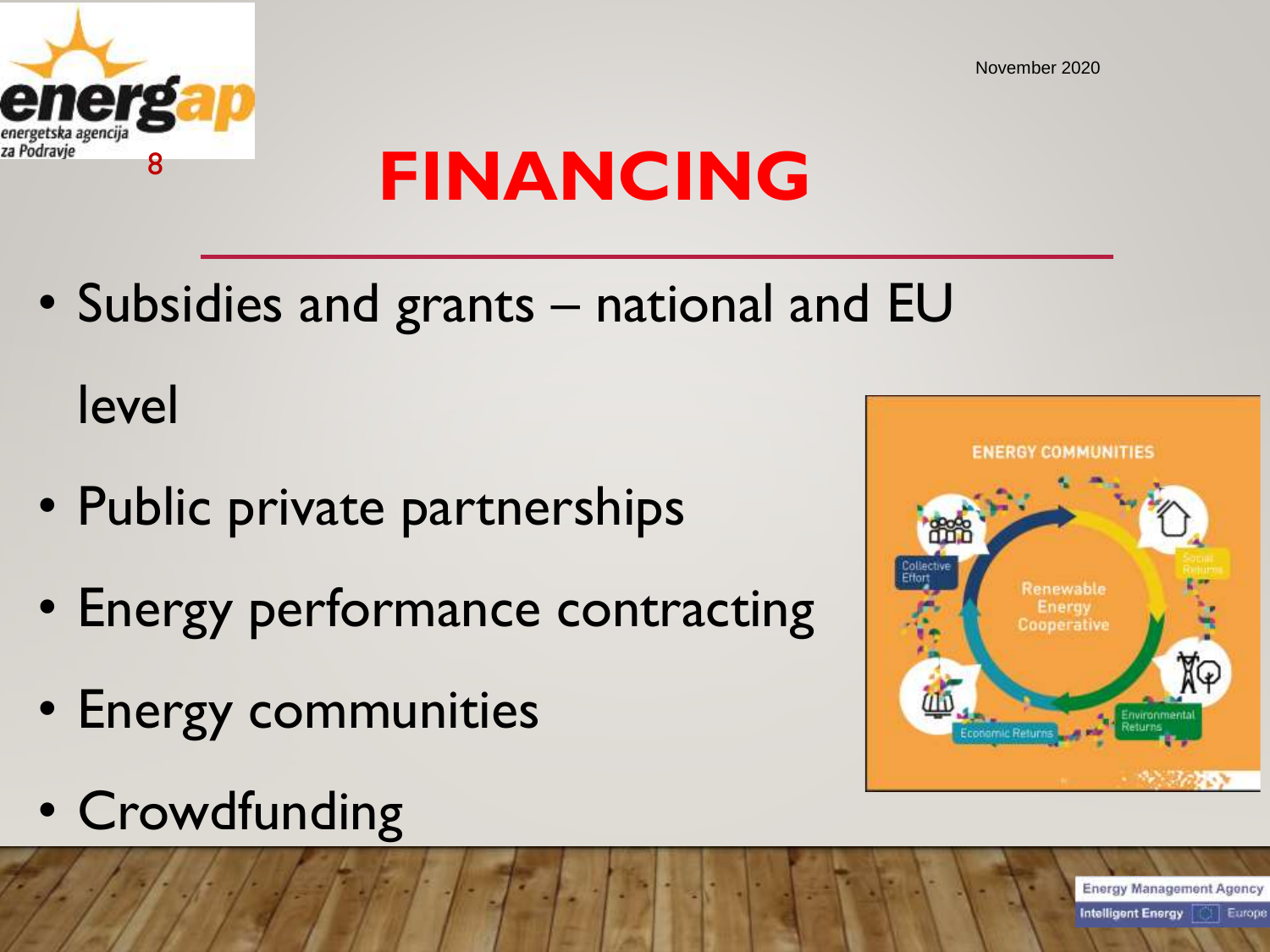

### **ENERGY REFURBISHMENT OF 24 PUBLIC BUILDINGS IN 2019 IN MARIBOR – EPC**

**Investment: II mio EUR Savings per year:** •4 GWh of energy • 1.200 t  $CO<sub>2</sub>$ •450.000 EUR on energy costs